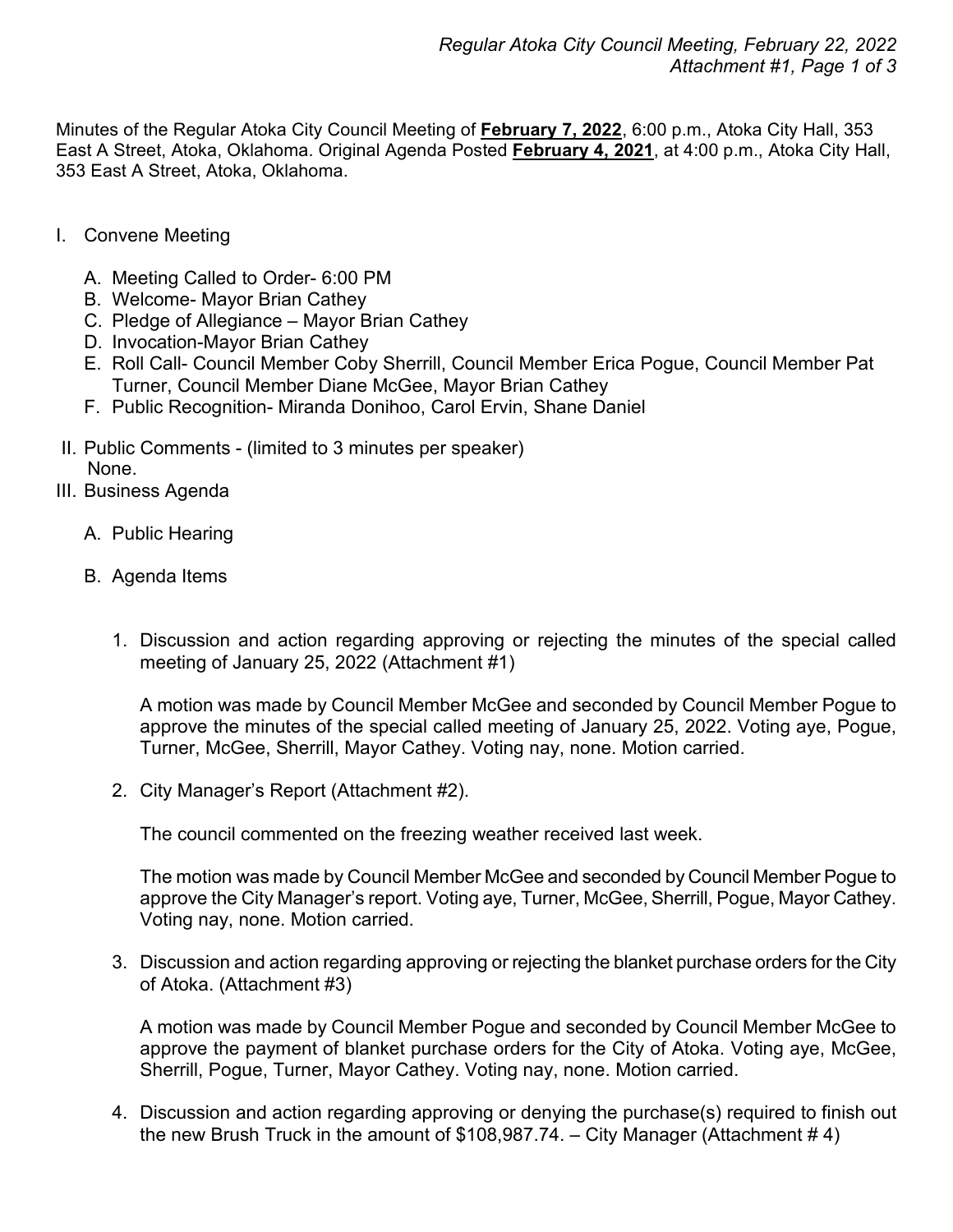Fire Chief, Shane Daniel, addressed the council regarding the proposed purchase. Daniel explained the need for some of the specifications on the new Brush Truck; The larger tires, lift kit, and modular bed are better suited on the truck for the off-road terrain. City Manager, Danny Delay, addressed the overage and the ability to recoup some of the funds by the selling of the truck listed as item number five.

A motion was made by Council Member McGee and seconded by Council Member Pogue to approve the purchase(s) required to finish out the new Brush Truck in the amount of \$108,987.74. Voting aye, Sherrill, Pogue, Turner, McGee, Mayor Cathey. Voting nay, none. Motion carried.

5. Discussion and action regarding approving or denying the sale of the 2000 Pierce Conventional Cab Fire Truck to Ward's Chapel Volunteer Fire Department in the amount of \$85,000 pursuant to the terms of a mutual use agreement.

City Manager, Danny Delay, addressed the council regarding the mutual agreement between Ward's Chapel and Atoka Fire Departments. The price of \$85,000.00 has been deemed a fair price by both parties and this sell would benefit the county west of Atoka. Council Member Pogue questioned if this would have to go out for bid at which time the City Attorney stated that this would not need to go out for bid due to the continued benefits Atoka would have from the agreement.

A motion was made by Council Member Pogue and seconded by Council Member McGee to approving the sale of the 2000 Pierce Conventional Cab Fire Truck to Ward's Chapel Volunteer Fire Department in the amount of \$85,000 pursuant to the terms of a mutual use agreement. Voting aye, Pogue, Turner, McGee, Sherrill, Mayor Cathey. Voting nay, none. Motion carried.

6. Discussion and action on approving or denying the hire of auditor April Adams, CPA, to complete the 2021 Audit for the City of Atoka.

City Manager, Danny Delay, explained that the City's previous auditor passed away in 2021 and the need for hiring an auditor to complete the 2021 audit due June of 2022 as soon as possible. April Adams has worked under the previous auditor in the past. The city attorney advised per government auditing guidelines, to change auditors every five years; due to time constraints, there is not going to be a Request for Proposals (RFP) for the 2021 audit, but the City will need to do this for the 2022 audit.

A motion was made by Council Member Pogue and seconded by Council Member McGee to approve hiring April Adams, CPA, to complete the 2021 audit for the City of Atoka.

- C. Public Requested Agenda Items
- IV**.** Consent Agenda Items None.
- V. Executive Session

None.